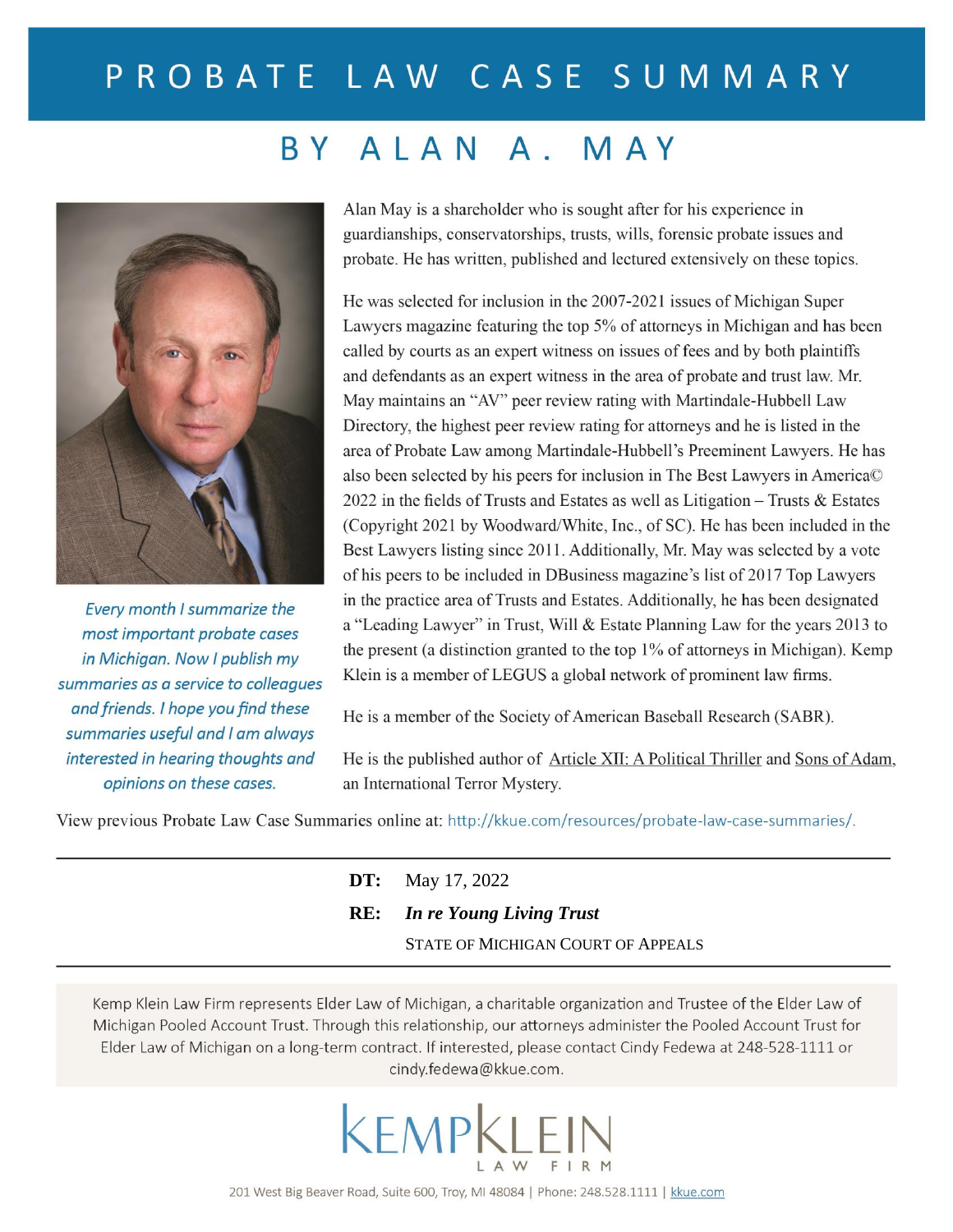# **BASEBALL LORE:**

How about a World Series between the Tigers and the Dodgers composed only of Hall of Famers?

| <b>Detroit</b> |                          | <b>Dodgers</b> |                       |
|----------------|--------------------------|----------------|-----------------------|
| <b>SS</b>      | Alan Trammell            | <b>SS</b>      | Pee Wee Reese         |
| 2B             | <b>Charlie Gehringer</b> | 2B             | Jackie Robinson       |
| 3B             | George Kell              | 3B             | Arkie Vaughn          |
| 1B             | Hank Greenberg           | 1B             | Gil Hodges            |
| <b>OF</b>      | Ty Cobb                  | OF             | <b>Frank Robinson</b> |
| <b>OF</b>      | Harry Heilman            | OF             | Duke Snider           |
| OF             | Al Kaline                | <b>OF</b>      | Wee Willie Keeler     |
| $\mathcal{C}$  | Mickey Cochrane          | C              | Roy Campanella        |
| P              | Jim Bunning              | P              | Sandy Koufax          |

Who wins?

Caveat to my friend, Woody Simon, who doesn't watch soccer because there isn't enough scoring. Manchester City has scored 10 goals in its last three matches. The Detroit Tigers have scored 10 runs in their last four games.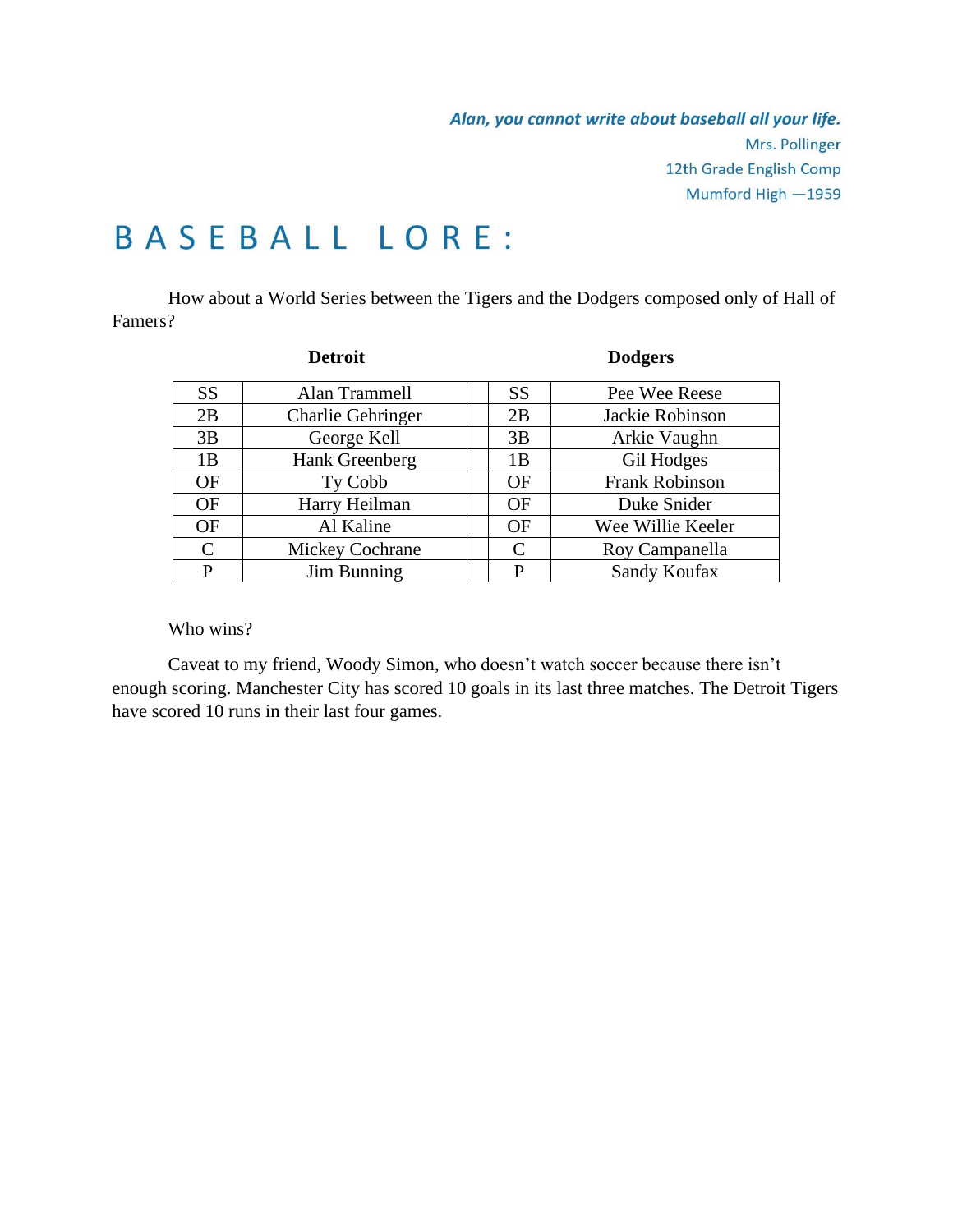## REVIEW OF CASE:

**RE:** *In re Young Living Trust*

This was taught in law school, but it's a good three page summary.

Decedent's trust called for a "cash" distribution to grandchildren of \$50,000.00. There was no "cash." Presumably just land. Appellant said their situation constituted an ademption. The lower Court and Court of Appeals said no, only a specific bequest of a particular item is capable of ademption. This gift was a general devise.

Inter alia, the Court of Appeals said:

1. A general devise is one made out of the general assets.

2. A specific legacy is a specific property, cash is not.

3. A specific legacy is a general legacy paid out of a specific fund. It differs from the specific and general because if the fund disappears there is ademption.

4. MCL 700.2606 cures some ademption in many instances (especially MCL 700.2606(f). My annotation not the Court.)

Observations.

1. The scrivener shouldn't have used the word "cash". It gave an inuendo of specificity, e.g. even a bank account isn't cash. Cash is cash.

2. The scrivener in evaluating general, specific and demonstrative, must make his or herself aware of abatement which is what occurred here to pay Appellee. See MCL 700.3902.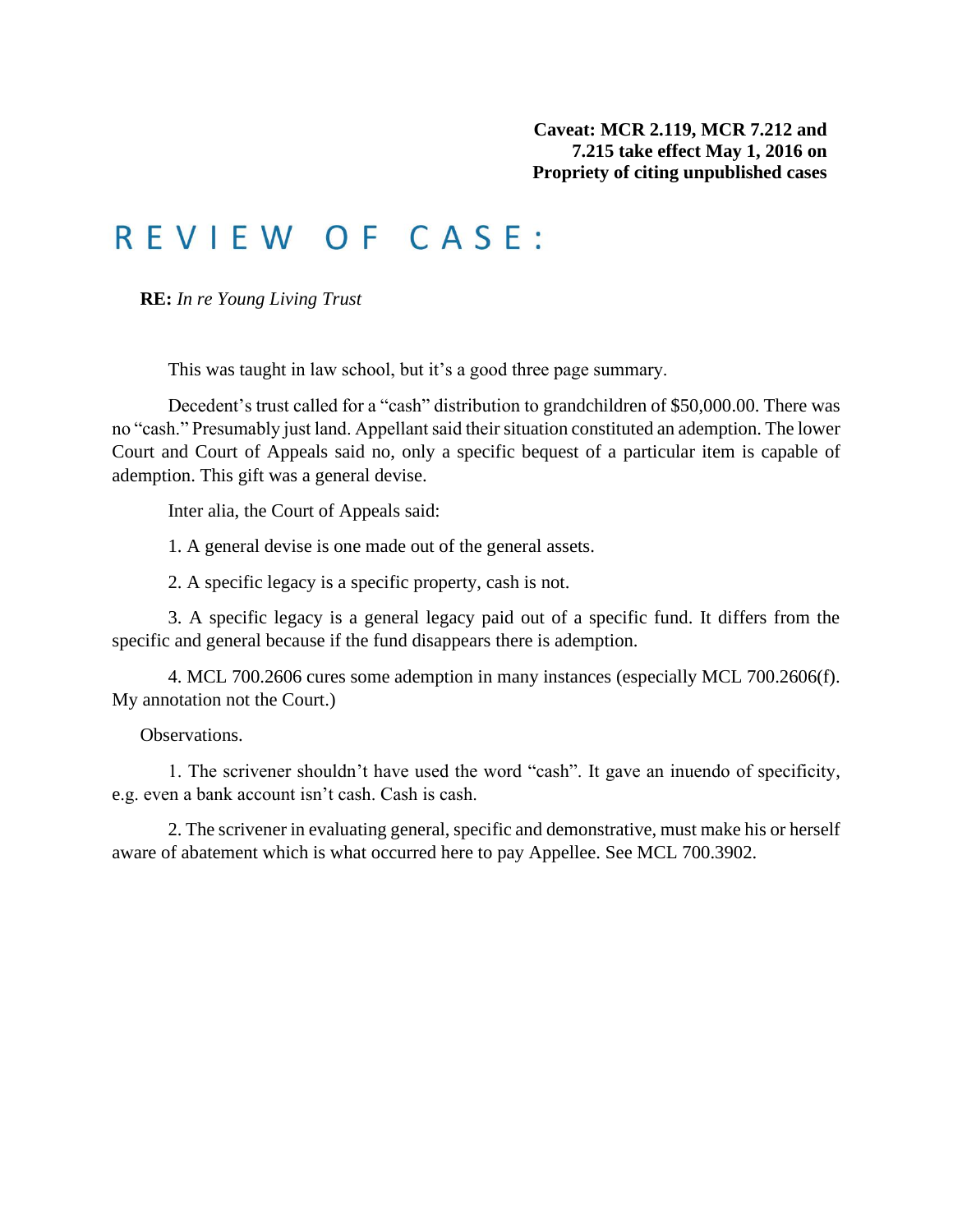### **S T A T E O F M I C H I G A N**

### **C O U R T O F A P P E A L S**

*In re* BARBARA A. YOUNG LIVING TRUST.

ROBIN WIOSKOWSKI, REBECCA YOUNG, and MICHAEL P. YOUNG,

Petitioners-Appellees,

v No. 355309

 $\overline{a}$ 

CYNTHIA ANN ROBACK, LC No. 2014-212578-TV

Respondent-Appellant.

Before: BORRELLO, P.J., and MARKEY and SERVITTO, JJ.

PER CURIAM.

Respondent appeals as of right the probate court's order removing her as successor trustee of the Barbara A. Young Living Trust (the Trust), naming petitioner Robin Wioskowski as the new successor trustee, and ordering that \$58,333 plus statutory interest be distributed from the Trust assets to each of the three petitioners.<sup>1</sup> For the reasons set forth in this opinion, we affirm.

### I. BACKGROUND

As respondent concedes on appeal, the most pertinent facts necessary for resolution of this appeal are not in dispute. Respondent is Barbara Young's daughter. Barbara<sup>2</sup> passed away in 2012. Clemens Young was Barbara's husband and respondent's father. Clemens predeceased

UNPUBLISHED April 21, 2022

Macomb Probate Court

<sup>&</sup>lt;sup>1</sup> This order also contains additional rulings by the probate court that are not relevant to the issue on appeal.

<sup>&</sup>lt;sup>2</sup> Because some of the family members involved in this litigation share the same last name, we will refer to individuals by first name as necessary.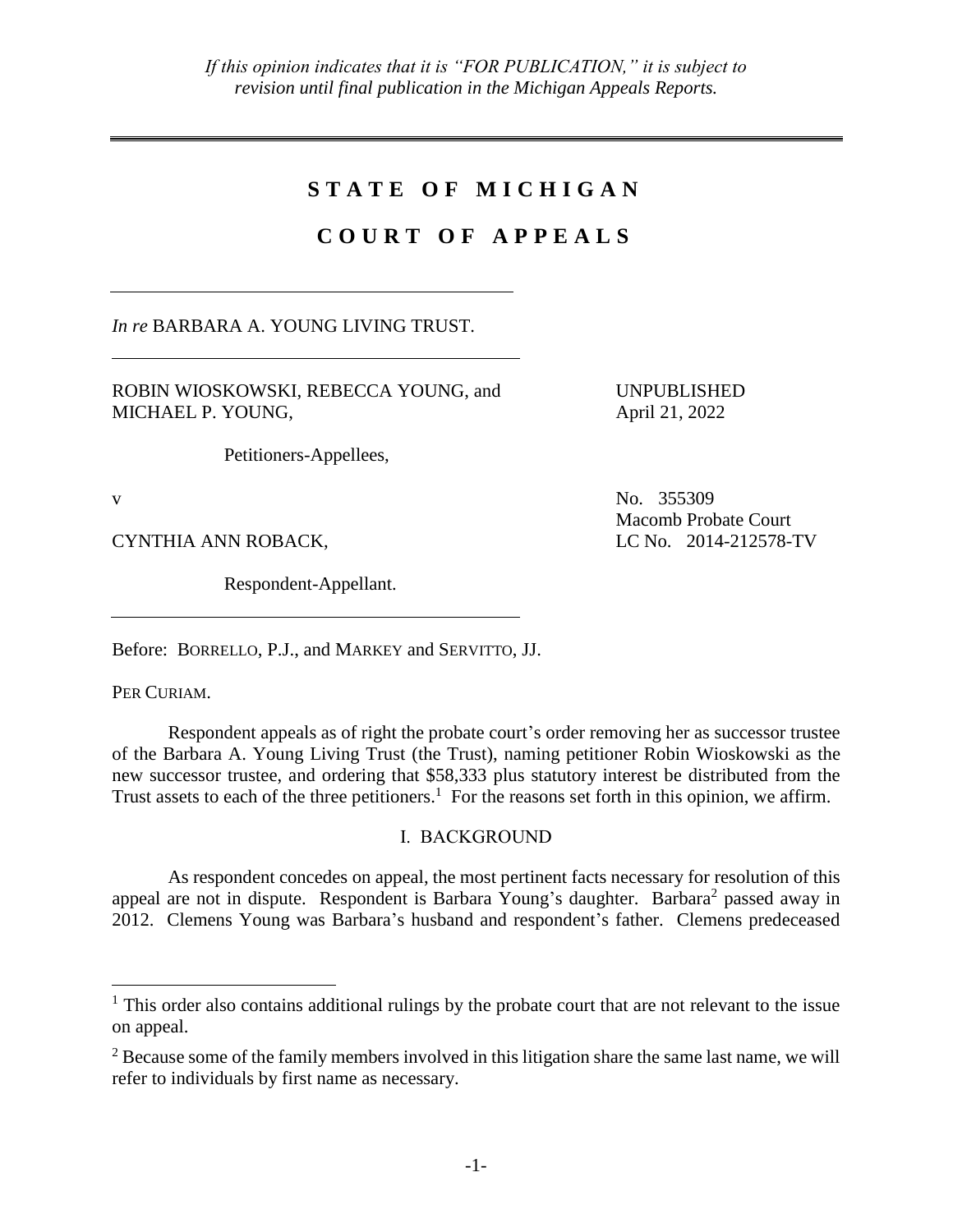Barbara, having passed away in 2008. Only Barbara's trust is at issue in this litigation.<sup>3</sup> Pursuant to a 2007 amendment to the Trust, respondent had been named a trustee of the Trust upon Barbara's death. At this juncture, respondent is the only one of those trustees named in the amendment that is still living.<sup>4</sup> Petitioners are three of Barbara's grandchildren.

Barbara's will included a pour-over provision providing that all of her property would be transferred to the Trust at her death. This pour-over provision stated in pertinent part as follows: "All of my property of whatever nature and kind, wherever situated, shall be distributed to my revocable living trust." The dispute currently before this Court revolves around two particular sections of the Trust. The first provision is contained in Article 7, Section 3, and involves \$50,000 distributions to each of Barbara's grandchildren; this provision states in relevant part as follows:

### **Section 3. Specific Distributions of Trust Property**

Upon my death, my Trustee shall make, free of the trust, specific distributions of trust property, if any, listed on the following page(s) of this Article.

If the property which is the subject of a specific distribution is received by my Trustee from my probate estate or in any other manner at any time after my death, then my Trustee shall distribute the property free of the trust as a specific distribution hereunder at that time. If the property is not part of my trust property at my death or does not subsequently become trust property, then the specific distribution shall be considered to be null and void, without any legal or binding effect.

Notwithstanding anything in my trust to the contrary, all expenses, claims, and taxes shall be apportioned to the recipients of any specific distributions under this Section. Property passing under this Section shall pass subject to all liens, mortgages, and all other encumbrances on the property.

### **Specific Distributions of Trust Property**

Upon the death of the survivor of me and my husband, CLEMENS H. YOUNG, my Trustee shall make a cash distribution of \$50,000.00 to a trust for each of my Grandchildren who survive me (hereinafter referred to as my "GRANDCHILDREN"). The trust for each of my GRANDCHILDREN shall be held and administered by my Trustee pursuant to the terms set forth below.<sup>[5]</sup>

 $\overline{a}$ 

 $3$  Accordingly, our use of the term "the Trust" in this opinion only refers to Barbara's trust.

<sup>&</sup>lt;sup>4</sup> The other named trustees were Clemens and respondent's husband. Their roles as trustees are not at issue in this appeal.

<sup>&</sup>lt;sup>5</sup> The Trust includes terms applicable to the trusts to be created for the grandchildren, but those terms are not relevant to the issue before this Court on appeal.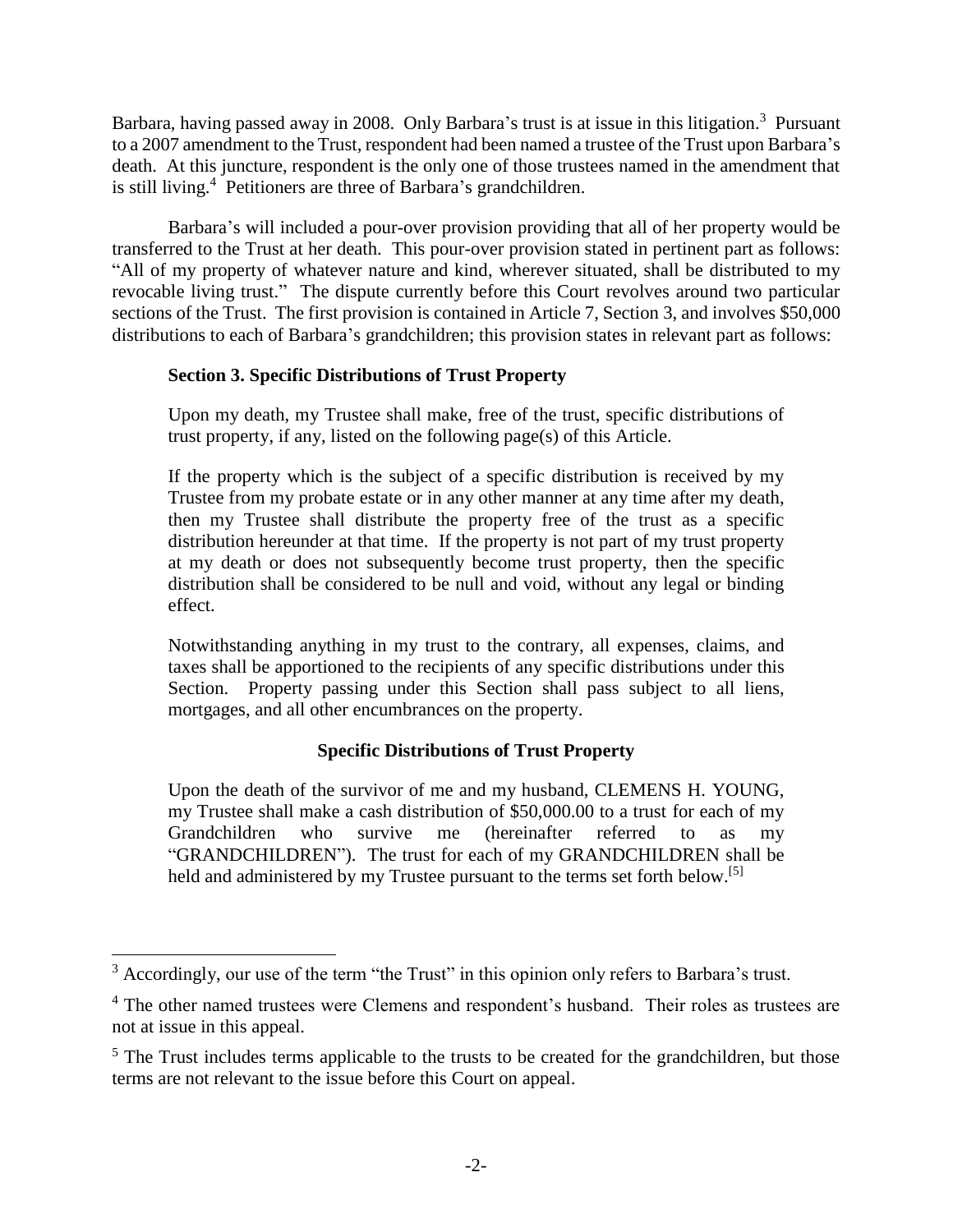The second provision at issue appears in Article 12 of the Trust document. This provision provides in relevant part that upon Barbara's death, "All trust property not previously distributed under the terms of my trust shall be divided" among her children. $6$ 

In 2019, petitioners filed a petition seeking to compel distribution of their shares under the trust and to remove respondent as trustee. Following an evidentiary hearing, the probate court found, as relevant to the issue on appeal, that the Trust provided for specific bequests of \$50,000 to be paid to each grandchild before any residual bequests were distributed. The probate court additionally found that although there was no evidence that Barbara's estate had any cash assets at the time of her death, Barbara did own real property assets that could have been liquidated in order to divide the estate as directed by the Trust. The probate court thus rejected respondent's argument that the bequests to the grandchildren had lapsed pursuant to the doctrine of ademption, explaining as follows:

So, it's my opinion that ademption doesn't apply because cash isn't like an object like mother's wedding ring. So, if that wedding ring is gone before mom dies because she sold it, she gave it to somebody else, it's not there anymore, that's ademption.

But, even if you look at MCL 700.2606, you can see that the statute favors non-ademption because even then, you may get the value of that ring, even though the ring is gone. So, cash, the specific devise in this case was cash. It had to be paid first. That means the Estate has to be liquidated. So, even though she didn't have cash in the bank, or cash in stocks any more, she had property that could be converted to cash to pay the specific devises. The specific devise didn't say something like the grandchildren get fifty percent of the cash each that is in my safe deposit box. And then, you go to safe deposit box and there's no money. It's not the same. She didn't say the grandchildren each get \$50,000.00 of cash from my Morgan Stanley accounts, and the Morgan Stanley accounts are now gone. That's not the case here. The case is they had \$50,000.00 cash specific bequests and there were assets that could be converted to cash that weren't subject to specific bequests. They were the residual beneficiaries were going to receive whatever was left.

As previously stated, the probate court ordered distribution of \$58,333 plus interest to each petitioner, which represented each grandchild's share plus the division of the share that would have gone to one of the grandchildren who predeceased Barbara.

#### II. ANALYSIS

On appeal, respondent states in her brief that she "appeals the court's legal conclusion that the doctrine of ademption does not apply to specific gifts of cash." Respondent maintains that the bequests of cash to petitioners failed under the doctrine of ademption because there was no cash

 $\overline{a}$ 

 $6$  The terms of this property division were amended in 2004 to provide that " $1/5$  of the balance" would be distributed to each of the children, but this modification to the manner of dividing the residue of the trust property is not relevant to resolving the issue presented on appeal.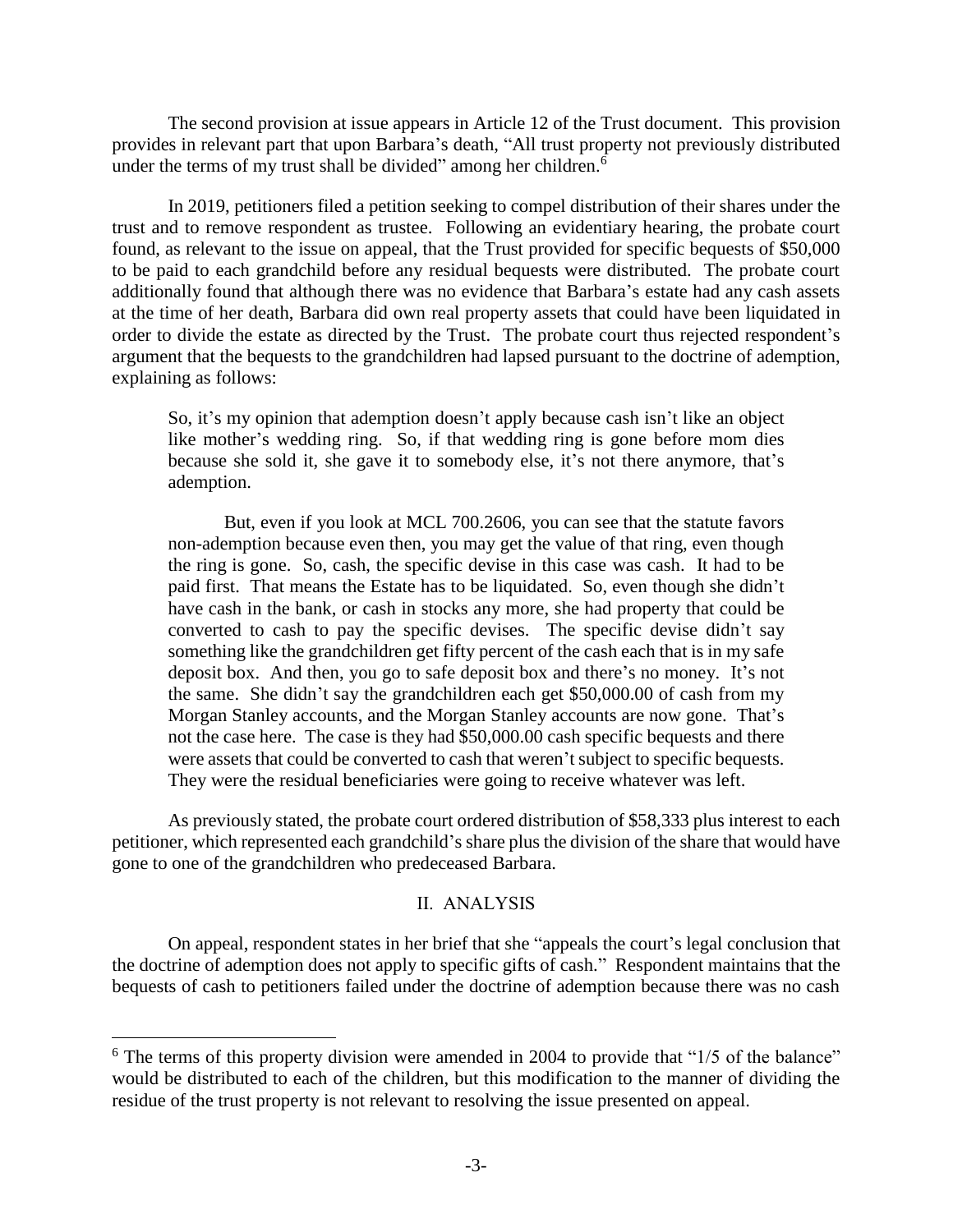in the trust at the time of Barbara's death and the "thing" bequested therefore was not in existence. Accordingly, respondent argues that the "singular issue on appeal . . . is whether the doctrine of ademption applies to a specific bequest of cash when the trust grantor subsequently spent all of the cash during her lifetime[.]"

"In resolving a dispute concerning the meaning of a trust, a court's sole objective is to ascertain and give effect to the intent of the settlor." *In re Kostin*, 278 Mich App 47, 53; 748 NW2d 583 (2008). "The settlor's intent is determined from the trust document itself, unless there is ambiguity." *In re Estate of Herbert Trust*, 303 Mich App 456, 458; 844 NW2d 163 (2013) (quotation marks and citation omitted). "[T]his Court reviews de novo the language used in wills and trusts as a question of law*.*" *In re Estate of Reisman*, 266 Mich App 522, 526; 702 NW2d 658 (2005).

Under the doctrine of ademption, a "testamentary gift of testator's specific real or personal property is adeemed, or fails completely, when the thing given does not exist as part of his estate at the time of his death." *In re Thornton*, 192 Mich App 709, 712; 481 NW2d 828 (1992) (quotation marks and citation omitted). More specifically described as "ademption by extinction," this doctrine has been further explained as follows:

If property which is specifically devised or bequeathed remains in existence, and belongs to testator at his death, slight and immaterial changes in its form do not operate as an ademption; but . . . [t]he real question is, whether the specific property is in existence at the death of the testator, and whether testator then owns the interest which may pass under his will. If the property which is described in the will is not in existence, or does not belong to testator, at his death, the legacy fails. [*Hankey v French*, 281 Mich 454, 462-463; 275 NW 206 (1937) (quotation marks and citations omitted).]

As the above statements imply, the "peril of ademption" becomes an issue in the case of "specific" bequests, which may in turn be distinguished from "general" and "demonstrative" bequests. *In re Mandelle's Estate*, 252 Mich 375, 378; 233 NW 230 (1930). Our Supreme Court has explained the nature of these three types of bequests:

[T]he nature of a legacy as specific, general, or demonstrative is to be determined in accordance with the intention of the testator, which is to be gathered not merely from the language of those clauses establishing the particular gift in question alone, but from the will as a whole, and the circumstances surrounding the testator at the time of its execution.

... A general legacy is one which is payable out of the general assets of the testator. A legacy is specific when it is the testator's intention that the legatee shall have the very thing bequeathed and not a corresponding amount in value. A demonstrative legacy partakes of the nature of both a general and a specific legacy. It is a gift of money payable out of a particular fund in such a way as to evince the testator's intent not to relieve his general estate from payment of the legacy in case the particular fund fails. The distinction between demonstrative legacies and specific legacies is that in the former the primary intention is that the legacy be paid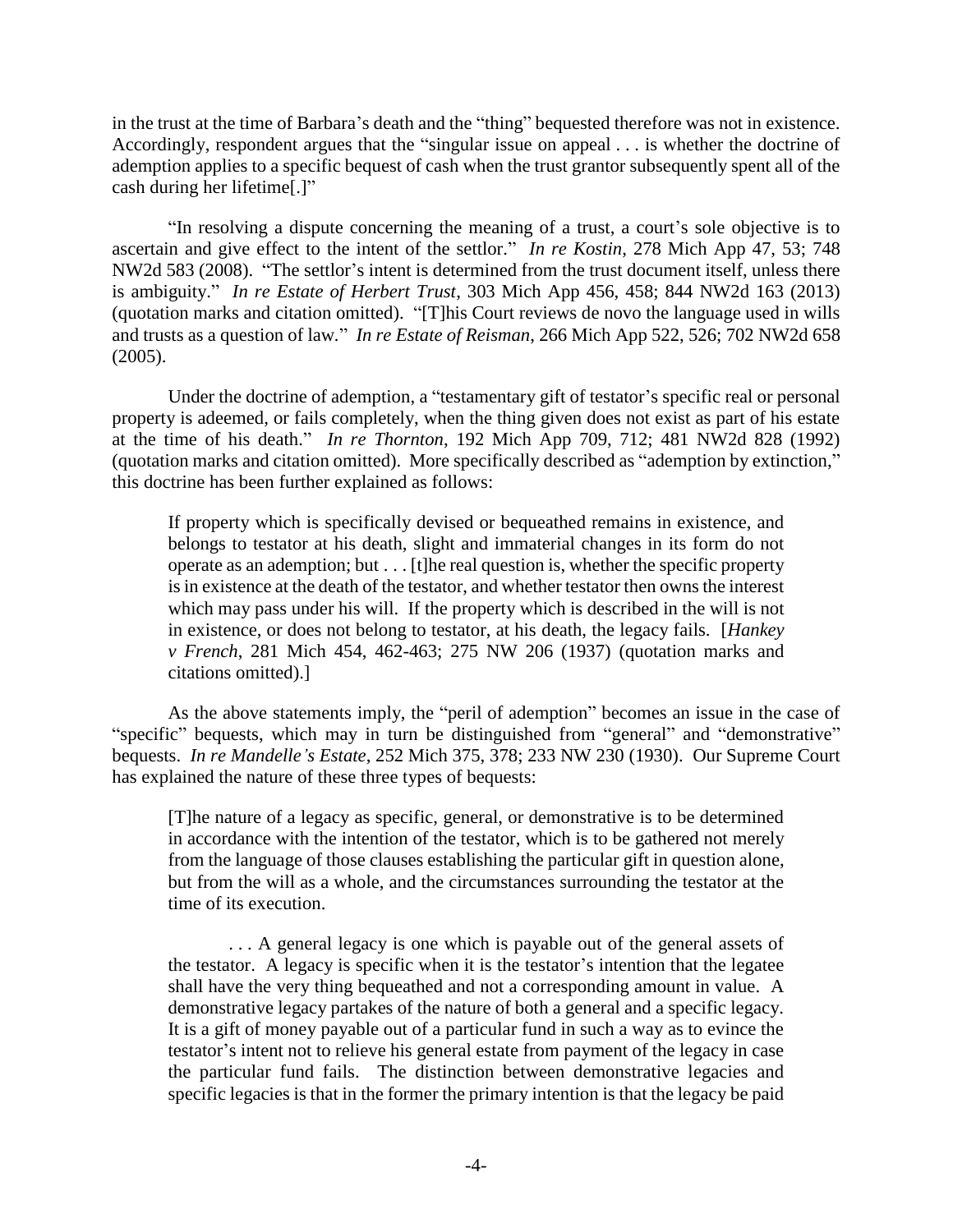in any event, even though the designated source fails, while in the latter the main intention is that the legacy be paid by the delivery of the identical thing, and that thing only, and in the event that at the time of the testator's death such thing is no longer in existence, the legacy will not be paid out of his general assets. In determining whether a legacy is specific or demonstrative, the intention of the testator is of primary importance, and in ascertaining his intent the court may consider not only the particular bequest in question, but the language of the entire will, together with the circumstances surrounding the testator at the time it was executed, including his relation to the legatees.

\* \* \*

A specific legacy is a gift of a specific thing, or of some particular portion of the testator's estate, which is so described by the testator's will as to distinguish it from other articles of the same general nature. A specific legacy differs from a general legacy in that it is not intended by testator to be paid out of his estate generally, but is to be paid solely by delivering to the beneficiary the specific thing given by will, as distinguished from a designated value, quantity, and the like. [*Morrow v Detroit Trust Co*, 330 Mich 635, 644-645; 48 NW2d 136 (1951) (quotation marks and citations omitted)

Consistent with the above Michigan authority, "[a]demption does not apply to general bequests but occurs when a specific devise made in a will is no longer in the estate at the time of the testator's death by some act of the testator indicating an intention to revoke." 80 Am Jur 2d, Wills, § 1444, p 622 (citations omitted). The doctrine of ademption "describes the extinction of a specific bequest or devise because of the disappearance of or disposition of the subject matter, including both bequests of personalty and devises of realty, from the testator's estate in his or her lifetime, absent a contrary intention expressed in the will," and it "occurs only when the subject matter of a legacy is so altered or extinguished that the legacy is completely voided." *Id*. (citations omitted).

Here, considering the trust language as a whole, the directive for the trustee to "make a cash distribution of \$50,000.00 to a trust for each of my Grandchildren" constituted a bequest of a certain *value* and not a bequest of any specifically identifiable property that could be "distinguish[ed] . . . from other articles of the same general nature," i.e., cash; accordingly, the \$50,000 cash bequest was in the nature of a general devise and not a specific devise. *Morrow*, 330 Mich at 644-645. This bequest was therefore to be distributed out of the general assets of the estate even if those assets did not include cash at the time of Barbara's death, and a lack of cash in the estate at that time did not operate as an ademption of the bequest. *Id*.; *Hankey*, 281 Mich at 462- 463; *In re Thornton*, 192 Mich App at 712.

Thus, the probate court did not err to the extent that it determined ademption does not apply in this instance because the bequest was not analogous to devising a specific item of unique personal property such as a wedding ring. To the extent the probate court also seemingly ruled that the bequest of cash to the grandchildren was a "specific" devise, we conclude for the reasons